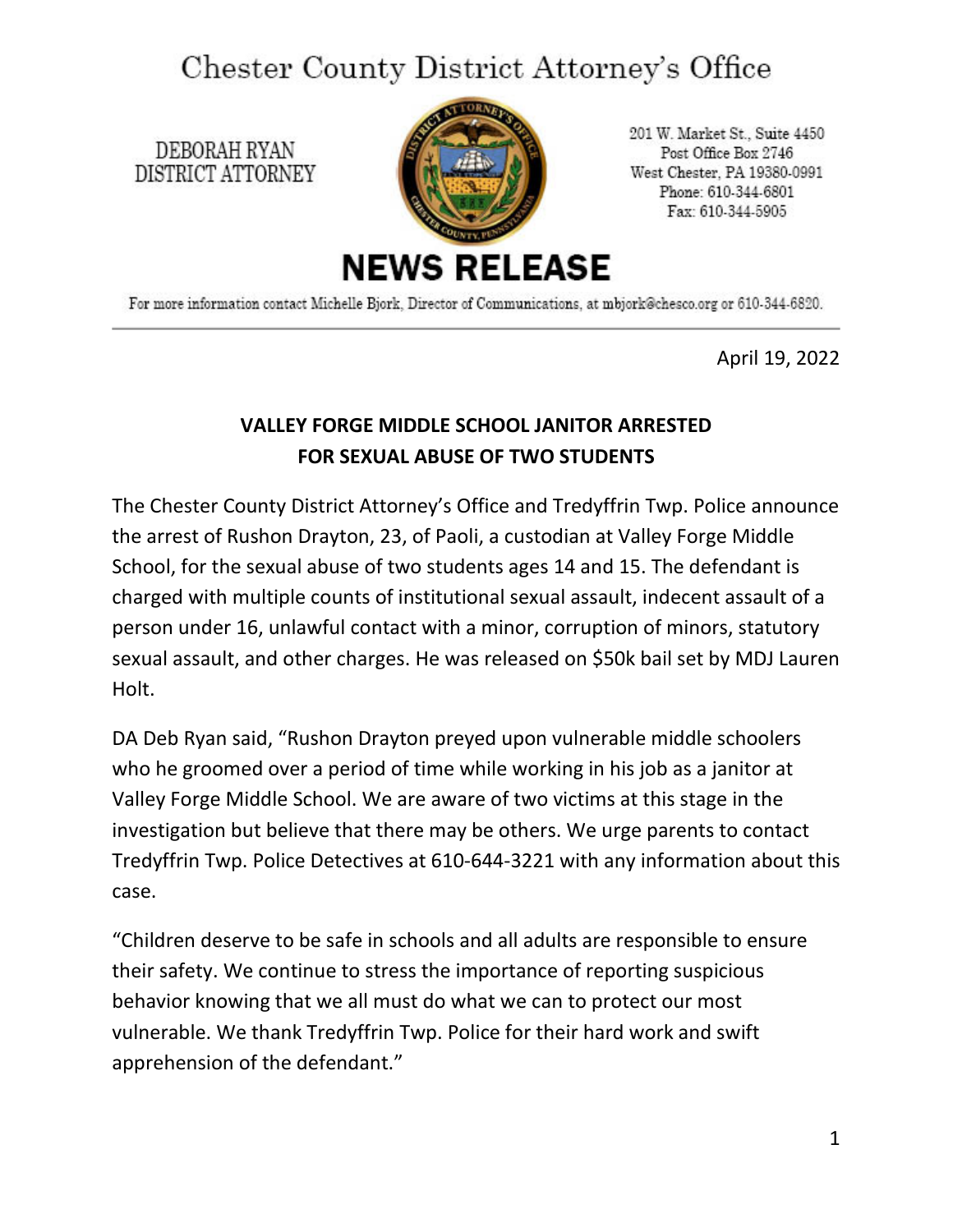Tredyffrin Police Chief Mike Beaty said, "Our detectives worked quickly and diligently on this case to ensure the safety of the children at Valley Forge Middle School. We will continue to work with Tredyffrin/Easttown School District to protect all students and other potential victims."

The allegations in the complaint are the following<sup>[1](#page-1-0)</sup>:

On April 10, 2022, the mother of a 14-year-old student at Valley Forge Middle School contacted Tredyffrin Twp. Police about inappropriate text messages sent to her daughter by the defendant known as "Shawn," who was the school custodian.

The victim told police that "Shawn" became friendly with students over the past several months by handing out candy three to four times a week. The victim said that the defendant talked with her one-on-one in the hallway and asked for her cell phone number, which she gave to him.

The victim said the defendant then started texting and FaceTiming with her during the week, weekend, and school. On April 10, the victim's mother checked her daughter's cell phone and found text messages between she and a friend that had screen shots of messages from "Shawn" that were inappropriate and sexual. That's when she contacted Tredyffrin Twp. Police.

On April 14, police became aware of a second victim whom the defendant had communicated with about sexually explicit topics. That victim told detectives that the defendant had given her a sex toy, marijuana, and other gifts. Police recovered hundreds of sexual and inappropriate text messages and photos that were sent to the second victim by the defendant.

<span id="page-1-0"></span> $<sup>1</sup>$  A defendant is presumed innocent until proven guilty beyond a reasonable doubt.</sup>